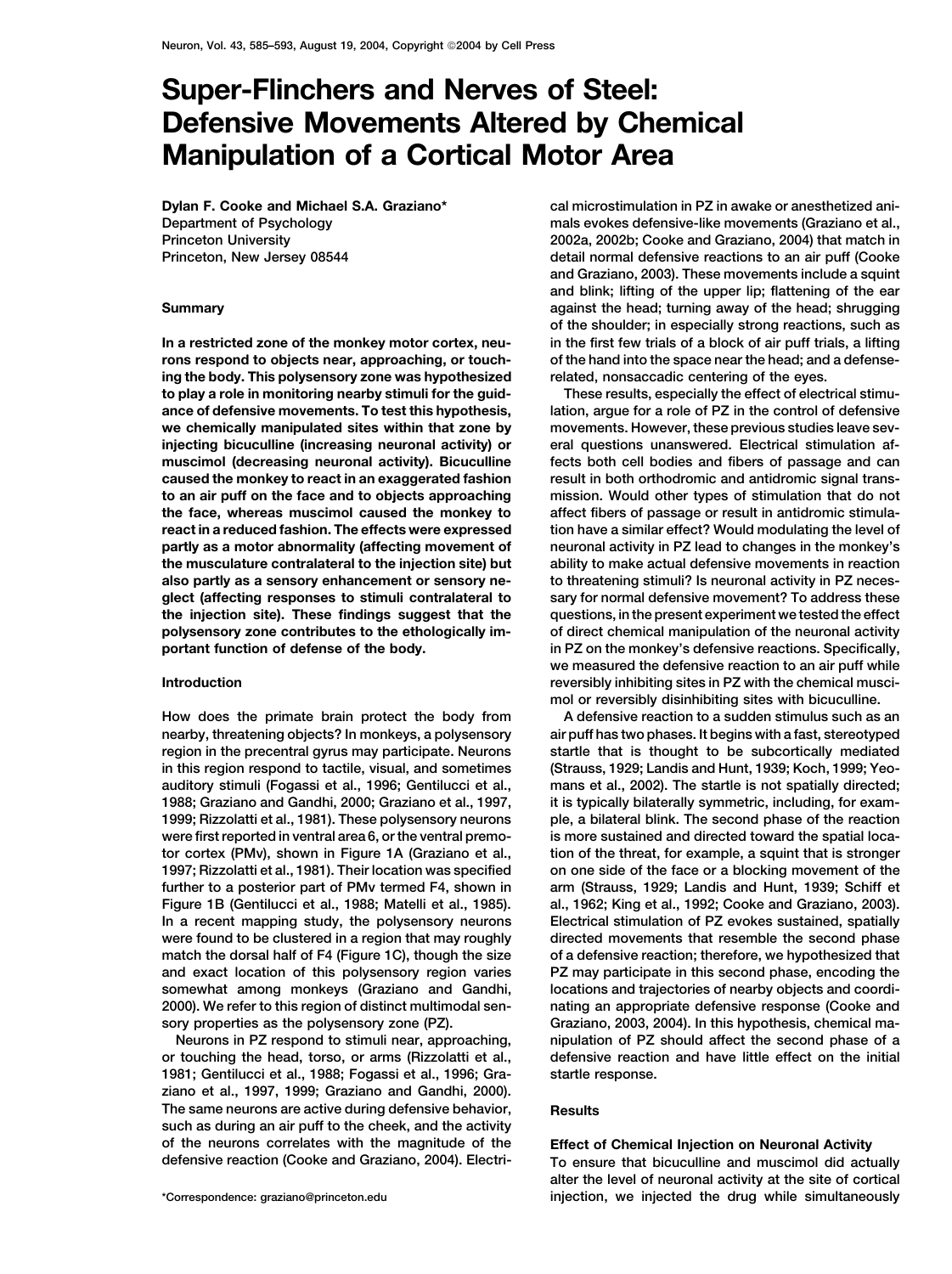

(C) The approximate location of the polysensory zone (PZ) as deter-

 $\boldsymbol{\mathsf{g}}$  in 1  $\mu$ l of saline, injected at 0.1  $\mu$  $\mu$ g in 1  $\mu$  of saline, injected at 0.1  $\mu$ /min) at a typical<br>
cortical site in PZ. The first bar in the graph shows the<br>
mean and standard error (SE) of the rectified neuronal<br>
mean and standard error (SE) of the rec

 $\mu$ g in 1  $\mu$ l of saline at a rate of 0.1  $\mu$  $\mu$ g in 1  $\mu$  of saline at a rate of 0.1  $\mu$ /min) at another<br>
cortical site in PZ. As expected, the baseline neuronal<br>
activity was significantly increased by the injection of<br>
activity was significantly increased by t **start of injection, these intense bursts of cell activity following: a bilateral blink; a squinting of the musculature**

**sites in PZ in that the neurons responded to objects the contralateral side. The ear is not visible from this approaching or touching the contralateral side of the video angle, though we did observe a folding backward face (visual and tactile receptive fields shown in Figure of the ear against the head during each bicuculline-1D). In initial testing, electrical stimulation of this site induced cell burst. The head remained fixed by the head evoked the expected set of defensive-like movements bolt throughout the experiment, thus a turning aside of that appeared to protect the side of the face, including the head could not be observed. Figure 2F shows a view a squint and blink that was most pronounced on the of the monkey's body, illustrating more of the movement**

**contralateral side; a lifting of the contralateral upper lip; a shrugging of the contralateral shoulder; and a movement of the contralateral hand to a lateral position as if to block a threat. These movements matched our previous findings for electrical stimulation in PZ (Cooke and Graziano, 2004; Graziano et al., 2002a). One important question, therefore, was whether the same set of defensivelike movements would be evoked by the bursts of cell activity induced by bicuculline injection.**

**The black line in Figure 2C shows an example of a bicuculline-induced burst of neuronal activity. The trace shows the multineuron background activity, since the low impedance of the recording syringe did not easily allow for the isolation of single neurons. The red line**<br>**Allow for the isolation of single neurons.** The red line<br>Allows the electromyographic (EMG) activity of the or-<br>Allows the electromyographic (EMG) activity of the (A) The ventral premotor cortex (PMV), in which polysensory neurons<br>
were reported (e.g., Graziano et al., 1997).<br>
(B) Polysensory neurons were found to be concentrated in area F4<br>
(B) Polysensory neurons were found to be **mined in a mapping study by Graziano and Gandhi (2000). the face contralateral to the injection site. The graph (D) Tactile receptive field (shaded) and visual receptive field (boxed shows that, about 30 ms after the onset of the neuronal area extending from shaded area) of a typical bimodal, visual-tactile burst, a burst of activity occurred in the orbicularis neuron in PZ. muscle.**

**Figure 2D shows an average of 30 bicuculline-induced** measuring the ongoing neuronal activity using a Crist cell bursts. Each neuronal burst was defined as an in-<br>recording microsyringe. Although the microsyringe elec-<br>trode had a low impedance (0.5 MΩ), and therefore sin-<br>f

**occurred at a variable rate of about one every 5–30 s. surrounding the eyes that was more pronounced on the side of the face contralateral to the injection; a lifting Cell Bursts Induced by Bicuculline up of the lip, exposing the teeth; and a wrinkling upward The cortical site illustrated in Figure 2B was typical of of the skin on the snout that was more pronounced on**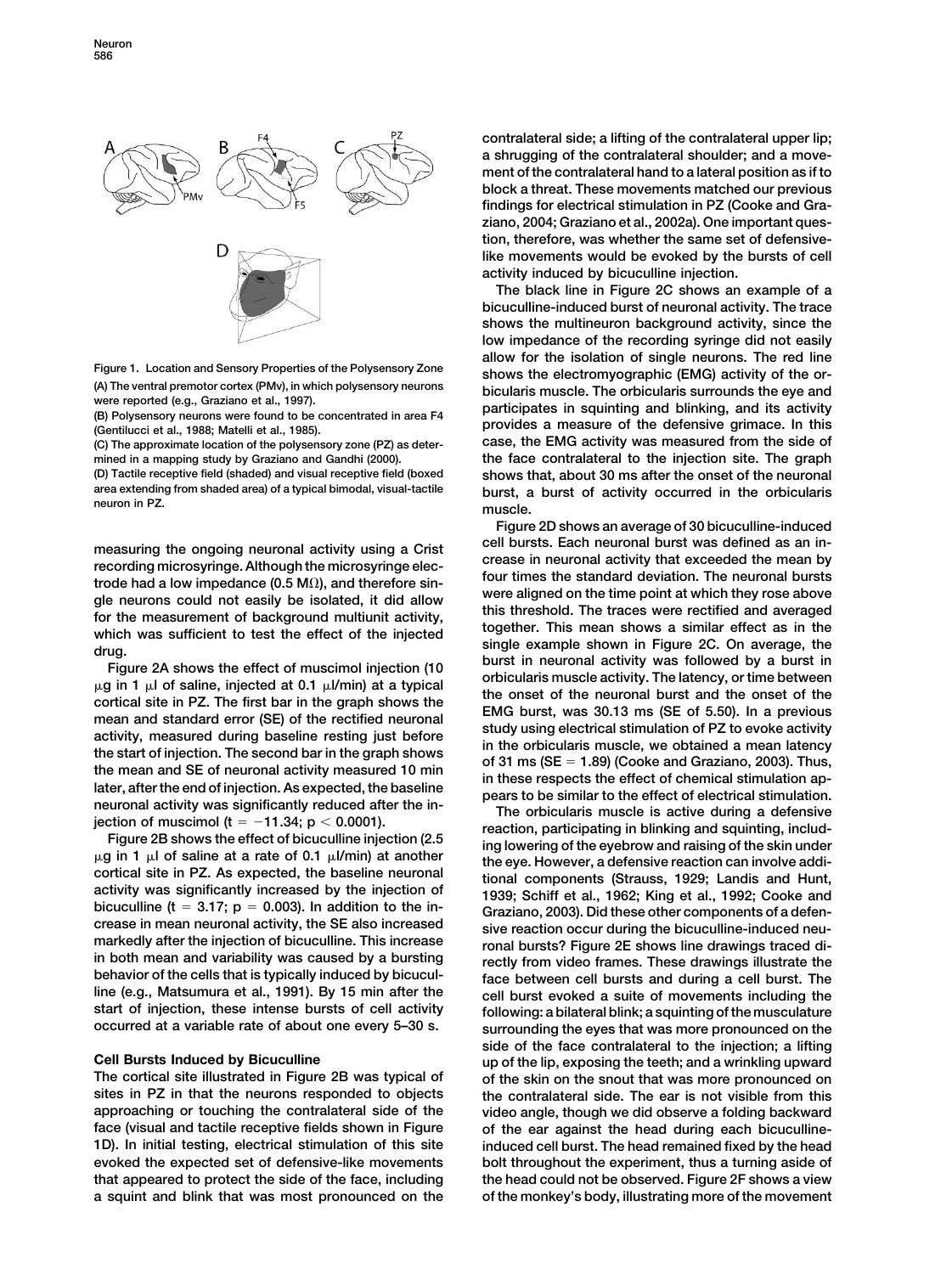

**Figure 2. Effect of Bicuculline and Muscimol on Neuronal Activity**

**(A) Baseline neuronal activity at an example site in PZ before and after injection of muscimol. Multineuron activity was measured within a 1.5 s sample period just before injection and another 1.5 s sample period after injection. The data were divided into 100 ms bins. For each bin, the mean rectified neuronal activity was calculated. The mean and standard error (SE) across these bins is shown in the bar graphs. Muscimol caused a decrease in mean baseline.**

**(B) Baseline neuronal activity at an example site in PZ before and after injection of bicuculline. Bicuculline caused a mean increase in baseline. (C) Example of a spontaneous burst of neuronal activity occurring after the injection of bicuculline. The black trace shows the multineuron activity, and the red trace shows the corresponding EMG activity from the contralateral orbicularis muscle, reflecting the facial grimace that followed the cell burst.**

**(D) Mean of 30 bicuculline-induced neuronal bursts. Multineuron activity was first rectified and integrated into 1 ms bins. Each burst was aligned on the time at which the neuronal activity exceeded 4 SD above the baseline. This time is plotted as zero on the x axis. On average, a burst of EMG activity in the orbicularis muscle followed the burst of cell activity in PZ.**

**(E) Line drawings of video frames showing the monkey's face between cell bursts and during a cell burst. During the burst, the monkey displayed the standard components of a defensive movement.**

**(F) Line drawings of video frames showing the monkey's body between cell bursts and during a cell burst.**

**its normal resting posture with its hands crossed over a defensive reaction and do not resemble other categoits knees. In the second picture, in addition to the facial ries of action such as putting food in the mouth, graspmovements, the monkey also shrugged the contralateral ing, manipulating, or making a threat expression (which shoulder and moved the arms toward the contralateral involves raising rather than lowering the brow, opening side. Measurements of the video images showed that rather than closing the eyelids, and opening the jaw during a cell burst the contralateral lip was elevated by widely). a mean of 5.5 1.6 mm and the contralateral hand During qualitative testing, we found that multiple cell moved by a mean of 173 33 mm from an initial station- bursts in rapid succession and accompanying flinches ary position. These movements, evoked by chemically could be triggered by stimuli approaching the monkey's**

**during a cell burst. In the first picture, the monkey is in induced cell bursts in PZ, are standard components of**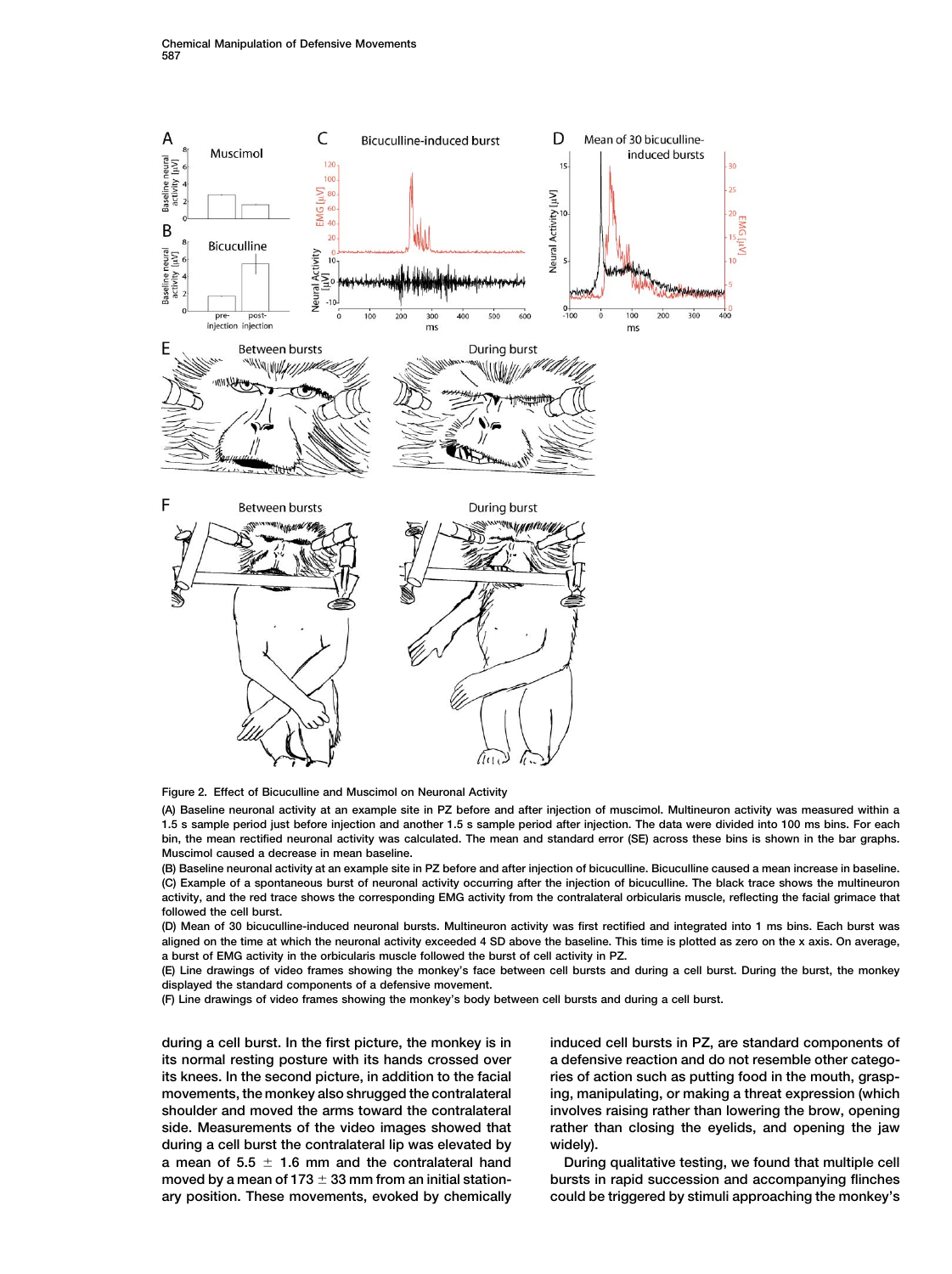

**face, including slowly moving stimuli such as cotton movement of the hand in reaction to the air puff was swabs that previously caused little reaction from the significantly greater than that measured during the pre**monkey. This finding suggests that the neuronal disinhi-<br> $\qquad$  injection trials (t = 9.12; p < 0.0001). **bition caused by bicuculline in PZ resulted in a behav- To study this enhancement more quantitatively, we ioral disinhibition. Even normally subthreshold stimuli, measured the EMG activity in the orbicularis muscle. In such as the slowly moving cotton swab, became super- a previous study examining defensive reactions to air** threshold and evoked a defensive reaction. We further **tested this enhancement of the defensive reaction by laris muscle, reflecting the facial squint and blink, is using a stimulus that was normally superthreshold, that** is, one that normally evoked a defensive reaction. The magnitude of a defensive movement (Cooke and Gra-<br>stimulus was an air puff delivered to the cheek. We ziano, 2003). This result is in agreement with previous **stimulus was an air puff delivered to the cheek. We ziano, 2003). This result is in agreement with previous tested whether injections of bicuculline into PZ en- studies indicating that the facial squint and blink is the hanced the defensive reaction to this stimulus and most reliable part of the defensive reaction across many whether injections of muscimol into PZ reduced the re- species (Strauss, 1929; Landis and Hunt, 1939; Schiff action. These tests are described in the following sec- et al., 1962; King et al., 1992). Figure 4A shows the EMG activity data from the side of the face contralateral to tions.** 

**camera angle was slightly off center. Although the two shows a mean of 25 trials presented 15 min later, after air nozzles appear to be asymmetrically placed in this bicuculline injection. Again, the reaction included an line drawing of the video image, in fact they are arranged intense, short-latency startle reflex followed by a lowersymmetrically to reach equivalent locations on the two amplitude, more sustained phase. cheeks. In this case, the puff was delivered to the right The baseline level of muscle activity, measured in the cheek. The figure shows a typical reaction of the monkey period before the onset of the air puff, was similar for to the air puff. The facial movements include a blink, a pre- and postinjection tests, as can be seen by the**

**squint, a lifting of the upper lip exposing the teeth, and an upward movement of the skin on the snout toward the eye, visible in the picture as a wrinkling of the skin on the right side of the nose. In addition, the shoulder on the side of the air puff became elevated. The blocking movement of the arm to a lateral position, a standard component of a strong defensive reaction, is typically present in the first few trials of a block of air puff trials and then habituates and becomes weak and intermittent on subsequent trials (Cooke and Graziano, 2003, 2004). On the trial depicted in this video frame, the arm on the side of the air puff lifted slightly from its resting position but did not move to a lateral blocking position. Thus, the reaction shown here is a moderate one. On average across these preinjection trials, air puff on the right cheek caused the right side of the lip to elevate by 2.4 1.6 mm and caused the right hand to move 38 13 mm from an initial stationary position.**

**Figure 3B shows the effect of an air puff to the right cheek tested 15 min later, after the injection of bicuculline into a site in PZ in the left hemisphere. The reaction to the air puff is now more pronounced. The facial grimace is of greater magnitude, including a tighter squint around the right eye, a greater lifting of the right side of Figure 3. Effect of Bicuculline and Muscimol on Defensive Reac- the upper lip, and a greater degree of wrinkling of the tions to Air Puffs skin on the right side of the snout. Also, a movement of (A) Air puff to the right (contralateral) cheek before injection of bicu- the arms to a lateral, blocking position can be observed.** culline into PZ.<br>
(B) Air puff to the contralateral cheek after injection of bicuculline<br>
into PZ. The defensive reaction to the air puff is enhanced.<br>
(C) Air puff to the contralateral cheek before injection of muscimol<br> **(D) Air puff to the contralateral cheek after injection of muscimol mm. This lip elevation is significantly greater than that** into PZ. The defensive reaction is reduced. **measured during the preinjection trials (t** = 4.82; p < **0.0001). During the postinjection trials, the hand moved 142**  $\pm$  46 mm from an initial stationary position. This

**the injection, during air puff to the contralateral cheek. The black trace shows a mean of 25 trials presented Effect of Chemical Injection on Air Puff-Evoked before bicuculline injection. This mean result follows a Movements: Examples typical pattern including an intense, short-latency startle Figure 3A shows the effect of an air puff delivered to reflex followed by a lower-amplitude, more sustained** second phase (Cooke and Graziano, 2003). The red trace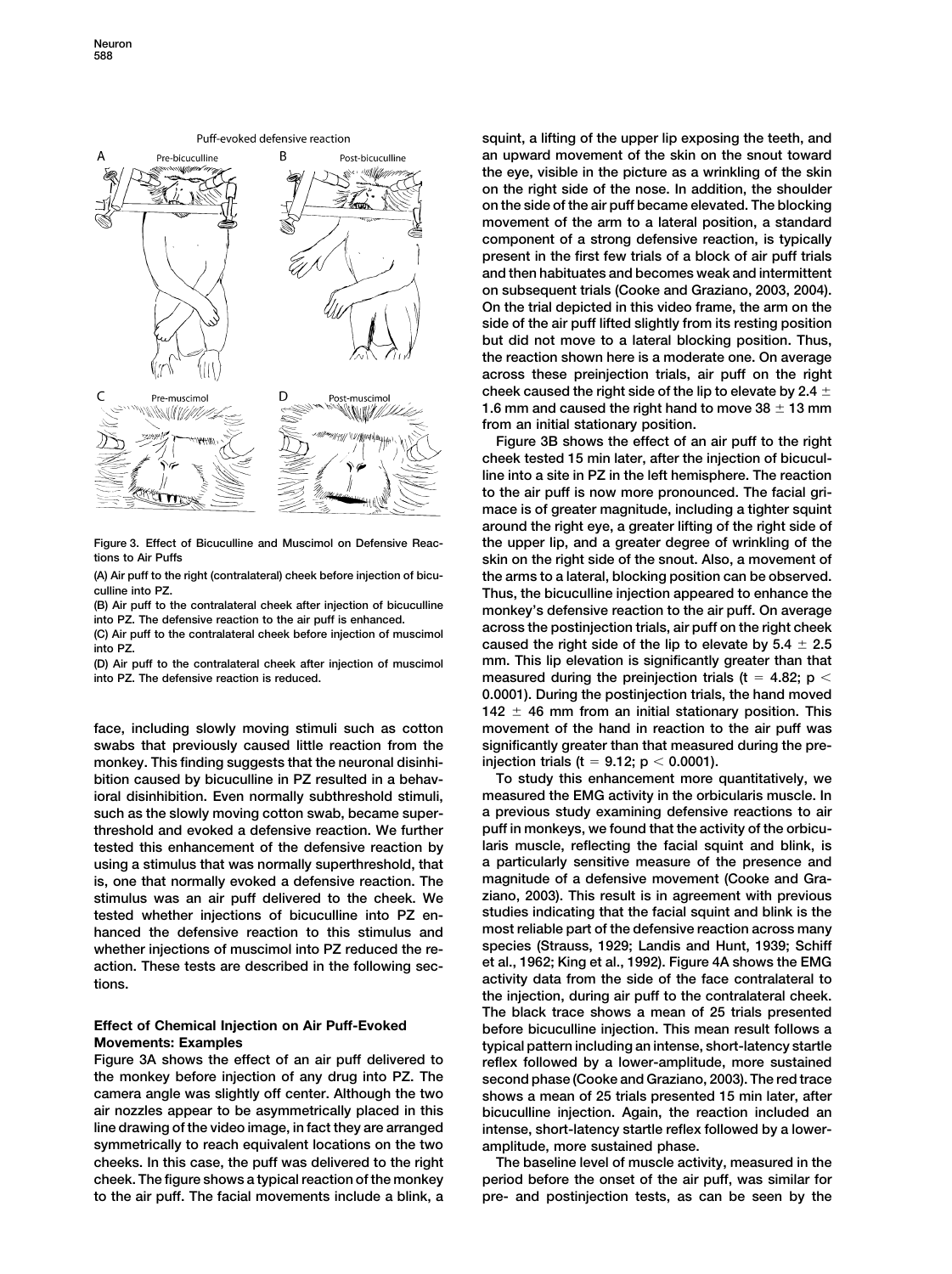

**contralateral cheek, before (black trace) and after (red trace) bicucul- change 12.23%; SE 6.63; t 1.84; p 0.07). line injection. Bar graph shows percent change (** $\pm$ **SE) in EMG activity** 

difference =  $3.6\%$ ; SE =  $9.77$ ; t = 0.37; p = 0.71). Thus,<br>bicuculline injected in PZ did not change the tonic level<br>of activity in the muscle.<br>of activity in the muscle.<br>During this baseline period between air puffs, blinks. The lack of effect in this baseline period suggests<br>that these ongoing, nondefensive movements were not<br>altered by the bicuculline injection. To address this parent in the initial startle phase of the monkey's reac **altered by the bicuculline injection. To address this parent in the initial startle phase of the monkey's reacquestion more directly, we used the video record to tion to the air puff (t 0.364; p 0.921) but was statistiidentify the times during the intertrial interval when the cally significant in the second phase of the response** monkey was performing a facial action such as brow  $(t = -6.784; p < 0.0001)$ . Note that the effects of bicucul-<br>movement or spontaneous blinking. We analyzed the line (Figure 4A) and muscimol (Figure 4B) were opposite, **orbicularis EMG activity during these movement times. one increasing the second phase of the defensive reac-The orbicularis activity rose significantly during these tion and the other decreasing it. These effects, therefore, movements, indicating that the muscle did participate cannot be explained by pressure from the injection, in the movements (EMG activity during movement was presence of the cannulus, or other nonspecific factors. elevated above baseline by 45.8%;**  $SE = 9.3$ **;**  $t = 4.90$ **;** Figures 4C and 4D show the results of injecting bicu**p 0.0001). However, this EMG activity during the non- culline and muscimol at cortical sites outside of PZ.**

**significantly affected by bicuculline. The percent change from preinjection to postinjection tests was not significantly different from zero (percent change 10.1%;**  $SE = 16.17$ ;  $t = 0.62$ ;  $p = 0.54$ ).

**The startle phase of the defensive reaction was also unaffected by bicuculline, rising to a similar peak for both pre- and postinjection tests, as can be seen in Figure 4A. The percent change in this startle reaction between the pre- and postinjection tests was not signifi**cantly different from zero (percent change  $= -0.52\%$ ;  $SE = 5.13$ ;  $t = -0.101$ ;  $p = 0.994$ ).

**The sustained phase of the response, however, was elevated after bicuculline injection. This elevation in EMG activity caused by bicuculline remained through the duration of the air puff. The percent change between the pre- and postinjection tests was significantly greater than zero (percent change = 157%; SE = 26.66; t = 5.899; p 0.0001).**

**When the air puff ended, the effect of bicuculline disappeared, as indicated by the convergence of the pre-**Figure 4. Examples of Muscimol and Bicuculline Injection inside<br>and outside of PZ<br>consider the puff ended (100–500 ms after puff offset), the percent<br>change between pre- and postiniection tests was once (A) Bicuculline injection in PZ. Traces show EMG activity from orbi-<br>cularis muscle contralateral to the injection, during air puff on the again not significantly different from zero (percent<br>contralateral check before (b

**during the peak of the startle (36–50 ms after air puff onset) and PZ enhanced the activity of the orbicularis muscle, but** during an equal time segment selected from the second phase of the in a highly specific manner, during the second, sustained<br>
response (200–214 ms after air puff onset). For this site, bicuculline<br>
cusued a significant bro

**decrease in the second phase but not in the startle phase. Figures 3C and 3D show line drawings of video frames (C) Bicuculline injection outside PZ did not significantly affect either corresponding to a muscimol injection into PZ. Figure the startle phase or the second phase. 3C shows the effect of an air puff delivered to the right** (D) Muscimol injection outside PZ did not significantly affect either cheek of the monkey before the injection of any drug<br>into PZ. Figure 3D shows the effect of air puff tested 15 **min later, after the injection of muscimol into a site in** similarity between the red and the black lines in Figure<br>4A. We calculated a percent change between preinjec-<br>4A. We calculated a percent change between preinjec-<br>tion and postinjection baseline, using a 500 ms time<br>windo

line (Figure 4A) and muscimol (Figure 4B) were opposite,

**defensive movements in the intertrial interval was not These sites were located in the precentral gyrus within**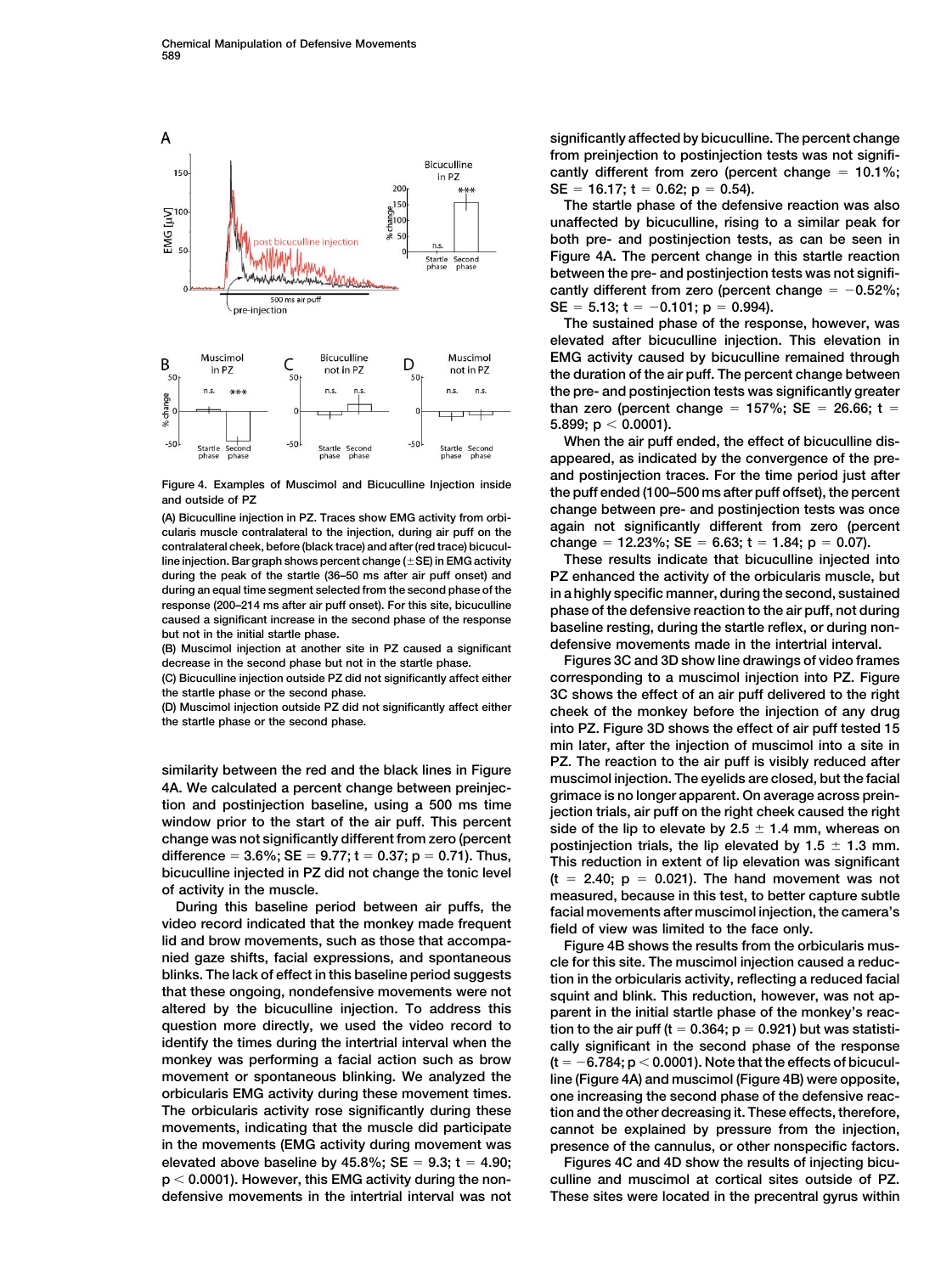

**increase in the second phase of the response. This second phase (Rizzolatti et al., 1981; Gentilucci et al., 1988; Fogassi** was further tested with a 2  $\times$  2 ANOVA (EMG activity contralateral<br>
or ipsilateral to injection  $\times$  air puff on contralateral or ipsilateral<br>
cheek). Main effect of EMG location was significant (F = 46.445,<br>  $\times$  0.000 **3.482, p** = 0.062); interaction was significant (F = 4.969, p = 0.026). **(E–H) In conditions (E)–(H), muscimol injection caused a decrease uli located on the contralateral side and thereby affectin the second phase of the response. This second phase was further ing the defensive reaction to those stimuli. To test these** tested with a 2  $\times$  2 ANOVA indicating a significant main effect of motor and sensory possibilities, we used a 2  $\times$  2 design,<br>EMG location (F = 20.796, p < 0.0001) and a significant main effect of pure assuring muscle

2 mm of PZ. For both chemicals, neither the startle<br>nor the second phase of the defensive response was<br>significantly greater for the contralateral muscle (Fig-<br>significantly affected. (Bicuculline injection: startle phase

In the contralateral orbicularis muscle. Bicuculine had<br>a small, nonsignificant effect on the startle phase of the<br>defensive response ( $t = 2.13$ ;  $p = 0.066$ ) and caused<br>showed some sensory specificity, affecting reactions **defensive response (t 2.13; p 0.066) and caused showed some sensory specificity, affecting reactions to phase of the response (t = 6.39;**  $p < 0.0001$ **). This mean result across ten injection sites is similar to the result result across ten injection sites is similar to the result As shown in Figures 5E–5H, muscimol caused a re-**

**a pronounced, significant reduction of the second phase eral side. of the response (t 11.41; p 0.0001). This mean The data show a smaller effect of stimulus location:**

**result across ten injection sites is similar to the result for the example site shown in Figure 4B.**

**These results show that chemical manipulation of sites in PZ affects the second phase of the monkey's defensive reaction to an air puff. But what is the nature of the effect? Did the chemical manipulation alter the strength of the motor output, or did it alter the perceived salience of the air puff stimulus? Electrical stimulation of PZ evokes a short-latency movement that is largest on the contralateral side of the body (Cooke and Graziano, 2004). Thus, one hypothesis is that chemical manipulation of PZ should cause a motor effect, increasing or Figure 5. Mean Result from Ten Bicuculline Injections and Ten Mus- decreasing the defensive movements in the musculature cimol Injections in PZ on the contralateral side. However, PZ neurons respond (A–D) In conditions (A)–(D), bicuculline injection caused an overall to sensory stimuli on the contralateral side of the body**

**second phase of the defensive response. This increase**

Effect of Chemical Injection on Air Puff-Evoked<br>
Movements: Group Data<br>
We tested 20 injection sites in PZ: ten with bicuculline<br>
We tested 20 injection sites in PZ: ten with bicuculline<br>
We tested 20 injection sites in P2

stimuli presented on the contralateral side of the face more than on the ipsilateral side.

**for the example site shown in Figure 4A. duction in the second phase of the defensive response.** The reduction in defensive reaction was significantly **the condition in which the puff was presented to the more pronounced for the contralateral muscle (Figures contralateral cheek and the EMG activity was measured 5E and 5F) than for the ipsilateral muscle (Figures 5G in the contralateral orbicularis muscle. Muscimol had a and 5H) (main effect of muscle location, F 20.796, p small, nonsignificant effect on the startle phase of the 0.0001). This result is consistent with the reduction of** defensive response ( $t = -2.056$ ;  $p = 0.079$ ) and caused a motor output that projects primarily to the contralat-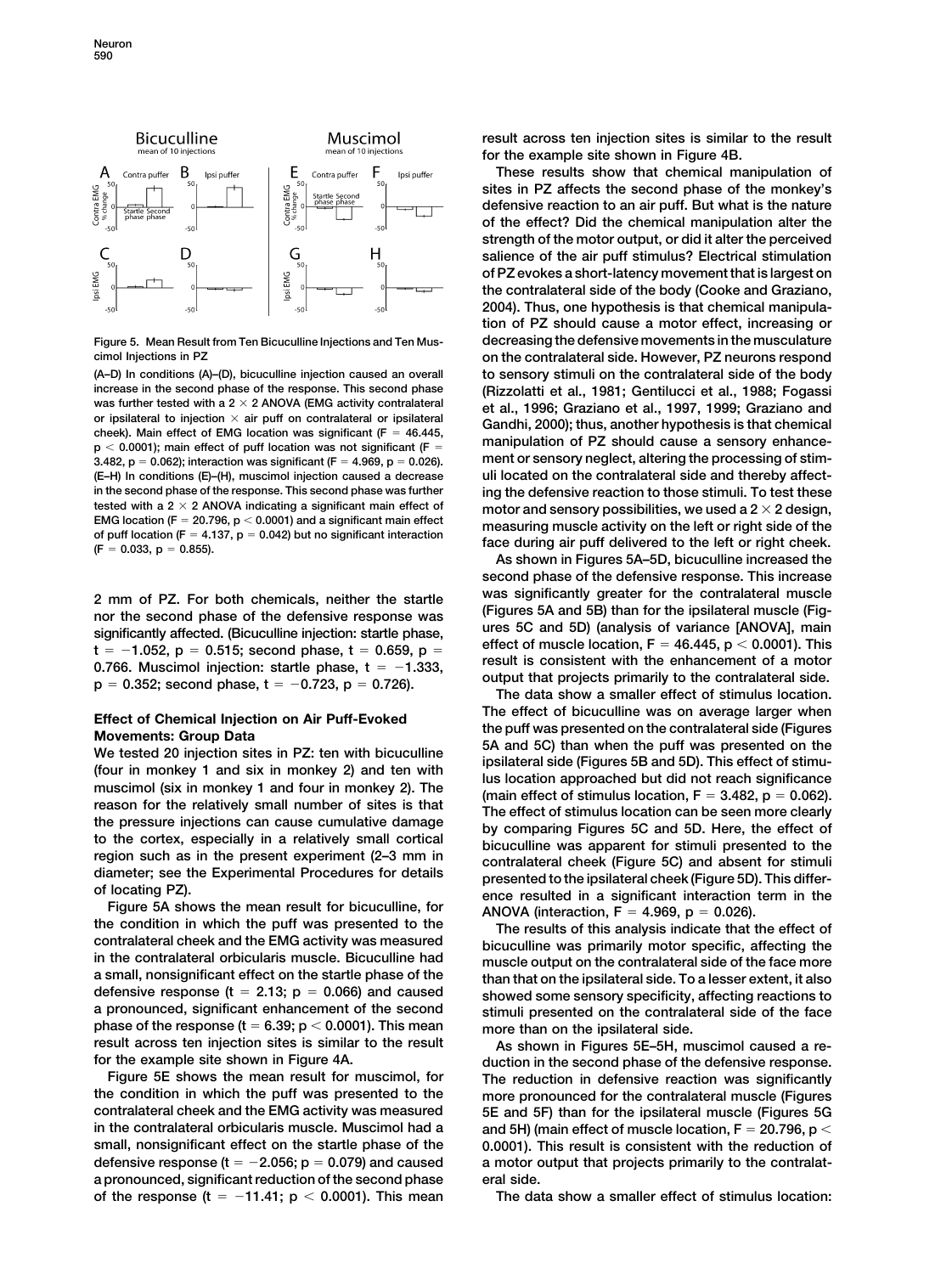**the reduction in defensive reaction was significantly The present results are consistent with the known more pronounced when the air puff was presented to physiological properties of neurons in PZ. Neurons in the contralateral side of the face (Figures 5E and 5G) PZ respond to sensory stimuli near and approaching than when the air puff was presented to the ipsilateral the body and have sensory receptive fields that are side of the face (Figures 5F and 5H). This effect of stimu- typically on the contralateral side of the body (Rizzolatti lus location reached significance (main effect of stimulus et al., 1981; Gentilucci et al., 1988; Fogassi et al., 1996; location, F 4.137, p 0.042). The interaction between Graziano et al., 1997, 1999; Graziano and Gandhi, 2000). the stimulus location and the muscle location was not Electrical stimulation of PZ evokes short-latency move-**

**was primarily motor specific, affecting the muscle out- the sensory receptive fields of the stimulated neurons put on one side of the face more than that on the other (Graziano et al., 2002a; Cooke and Graziano, 2004). The side. To a lesser extent, it also showed some sensory present results show that chemical intervention in PZ specificity, affecting reactions to stimuli presented on can affect the sensorimotor process of defending the one side of the face more than on the other side. body surface from noxious stimuli.**

**butyric acid (GABA) inhibition in PZ, a specific region especially bringing the hand toward the face. This hypothof the precentral gyrus, and measured the monkey's esis seems unlikely, since stimulation of PZ, whether elecdefensive reactions to an air puff. Increasing inhibition trical or chemical, does not evoke reaching, grasping, by injection of the GABA agonist muscimol caused a or bringing of the hand to the face but rather evokes decrease in the magnitude of the monkey's defensive movements that closely resemble defensive reactions reaction. Decreasing inhibition by injection of the GABA (Cooke and Graziano, 2003). Enhancement of PZ activity antagonist bicuculline caused an increase in the magni- with bicuculline did not cause the monkey to spontane**tude of the monkey's defensive reaction, as well as ap-

**of the face during air puff presented to the left or right fense of the body surface is at least a dominant function** cheek. In this fashion, we were able to test whether the **location of the motor output or the location of the sen- outside of PZ, can evoke a range of different movesory input was better able to account for the effect of ments. For example, feeding-like movements, including the drug. The pattern of results suggested that chemical manipulation of PZ mainly affected the motor output to ment of the hand, and an opening of the mouth, can the contralateral cheek. Superimposed on this motor be evoked from a region of cortex that is ventral and effect was also a smaller sensory effect, in which the chemical injection altered the monkey's reactions to stimuli presented to the contralateral side of the face. A Possible Cortical Pathway for the Defense In this sense, inactivation of PZ caused a partial contra- of the Body Surface lateral sensory neglect, and activation caused a contra- A basic function of the motor system of all animals is lateral sensory enhancement. Contralateral sensory ne- to protect the body from attack or collision (Hediger, glect on damage to the precentral gyrus has been 1955; Schiff, 1965; Dosey and Meisels, 1969). Areas in reported before (Husain and Kennard, 1996; Rizzolatti the pigeon brain, locust brain, and fly brain have been et al., 1983). However, the contralateral sensory neglect implicated in the detection of looming visual stimuli and and enhancement obtained in the present experiment the control of avoidance (Sun and Frost, 1998; Rind, was smaller in magnitude than the contralateral motor 2002; Schuster et al., 2002; Tammero and Dickinson, reduction and enhancement. 2002). Portions of the rat superior colliculus and other**

**of a general depression or excitation of the muscles. It haviors (Dean et al., 1989; Brandao et al., 1993). Several** was not apparent in the baseline muscle activity. It was subcortical nuclei have been linked to the startle reflex **not apparent during nondefensive movements made (Koch, 1999; Yeomans et al., 2002). We suggest that during the intertrial interval. It was also not apparent defensive behavior in primates, in particular the comduring the startle reflex. It was obtained specifically in plex, spatially directed, second phase of a defensive the second, post-startle phase of the defensive reaction. reaction, may be partly cortically mediated by area PZ. directed movement is made to retract from or to block reactions. For example, neurons in the ventral intraparie-Cooke and Graziano, 2003). These results are therefore Duysens, 1996; Duhamel et al., 1998; Bremmer et al., consistent with the hypothesis that PZ participates spe- 2002); electrical stimulation of VIP evokes defensivecifically in the spatially directed, second phase of a de- like movements (Thier and Andersen, 1998; Cooke et al.,**

**significant (interaction, F 0.033, p 0.855). ments that resemble defensive reactions, as if the mon-Thus, just as for bicuculline, the effect of muscimol key were protecting the part of the body covered by**

**An alternative hypothesis is that PZ, with its visual Discussion receptive fields confined to the space near the body, serves a general function related to interaction with ob-In this experiment, we manipulated the level of -amino- jects near the body, including reaching, grasping, and parent spontaneous defensive actions. put the hand to the mouth but rather caused spontane-We measured muscle activity on the left and right side ous apparent flinches. These results suggest that de-**

**The contralateral motor effect did not take the form subcortical structures may participate in avoidance be-**

**It is this phase of a defensive reaction in which a spatially Other cortical areas may also participate in defensive a potentially dangerous stimulus (Strauss, 1929; Landis tal area (VIP) respond to stimuli near, approaching, and and Hunt, 1939; Schiff et al., 1962; King et al., 1992; touching the face (Colby et al., 1993; Schaafsma and fensive reaction. 2003); and VIP and PZ are monosynaptically connected**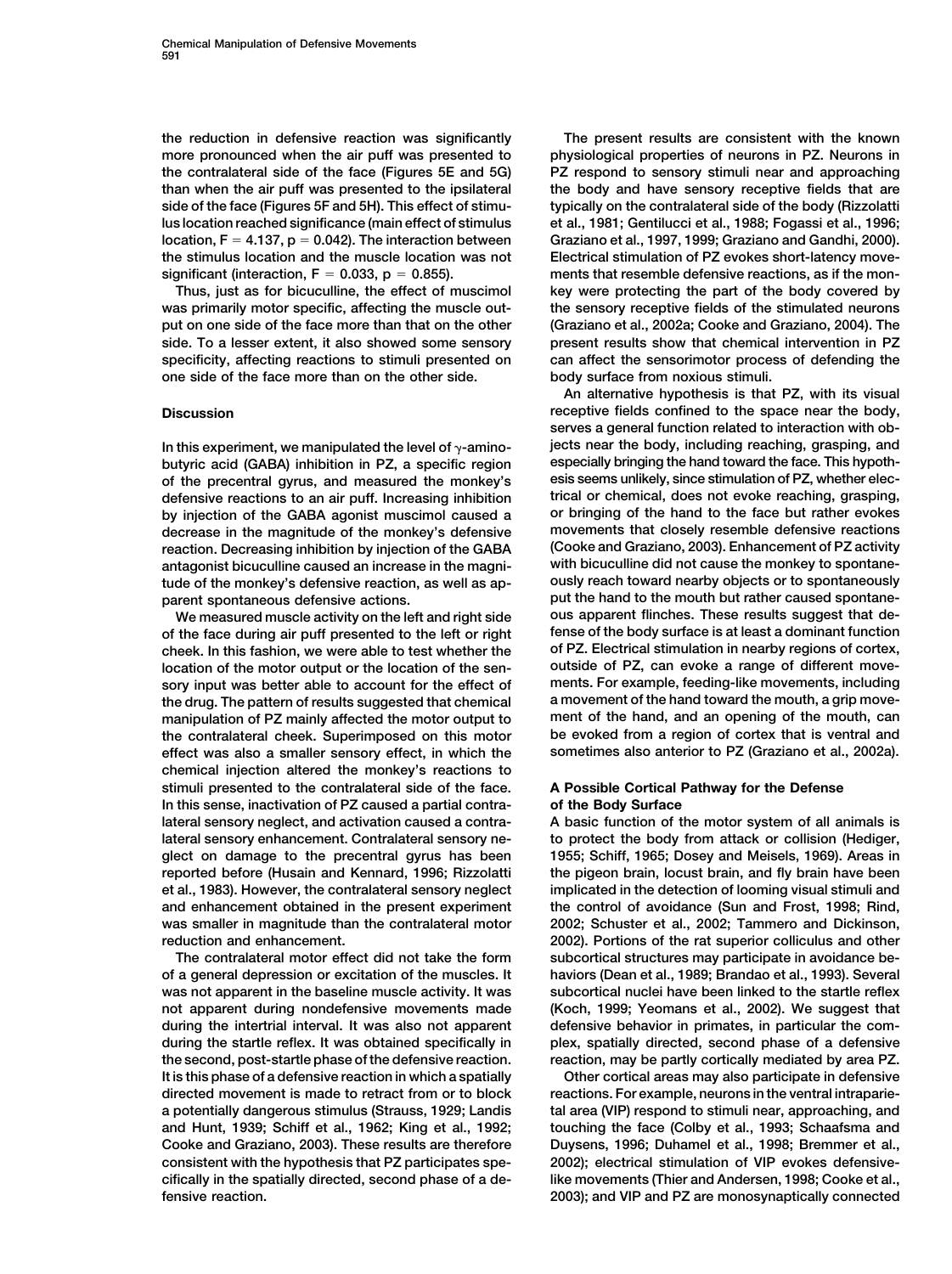hypothesis, therefore, is that VIP and PZ participate in The wires had an exposed tip of 1–2 mm. Three wires spaced about<br>the same sensorimotor pathway. In this hypothesis, VIP <sup>5</sup> mm apart were inserted in each muscle to **on the representation of objects moving near the body, a low cutoff at 300 Hz and a high cutoff at 1000 Hz. The signal was whereas PZ is closer to the motor end, with a relative digitally sampled every 2 ms and rectified. emphasis on the coordination of appropriate movements.** It will be important to chemically activate and inactivate<br>VIP to determine if defensive movement can be altered<br>and if the effects are primarily sensory or motor.<br>Then the microsyring was used to characterize<br>cortical sit

**In the visual system, one organizing principle appears muscimol (10** to be an ethological one. The processing of faces and **other ethologically relevant stimuli appear to have corti- mura et al., 1991; Dias and Segraves, 1999; Malpeli, 1999; Fogassi et al., 2001).** To minimize the possibility of leakage of the drug before<br>but is relatively specialized for one stimulus class (Kan-<br>the injection, a 0.5–1.0 ull plug of saline was withdrawn into the tip wisher et al., 1997; Haxby et al., 2001). PZ may provide of the cannulus. The saline plug was injected first, followed by the visher et al., 1997; Haxby et al., 2001). PZ may provide **an example in the motor system of a relative hot spot activity during the injection. Muscimol eliminated neuronal spiking, for the ethologically important function of defense of whereas bicuculline caused periodic, spontaneous bursts of activity. Because of the possible tissue damage caused by repeated pres- the body surface, although PZ may of course have other sensory and motor functions not tested in the present sure injections, and because of the small size of area PZ (2–3 mm**

All husbandry, surgical, and behavioral procedures were approved<br>
by the Princeton University Institutional Animal Care and Use Com-<br>
by the Princeton diviersity Institutional Animal Care and Use Com-<br>
htte encrot site, we

200  $\mu$ A and was measured via the voltage drop across a 1 K $\Omega$ **resistor in series with the return lead of the stimulus isolation units. Indentification of PZ<br>For details on stimulation procedures in PZ, see Cooke and Gra-<br>primary leadstrified of For details on stimulation procedures in PZ, see Cooke and Gra- PZ was identified on the basis of a convergence of three criteria.**

**To evoke defensive movements, an air nozzle directed a 0.5 s stream of PZ evoked defensive-like movements, whereas stimulation of of air at the monkey's skin from a distance of 5 cm. Pressures were surrounding cortical areas evoked other types of movement (Cooke typically set between 5 and 30 pounds per square inch (PSI). For and Graziano, 2003, 2004; Graziano et al., 2002a). (3) PZ was located most experiments, the pressure was set to 15 PSI. Two nozzles were on the cortical surface just posterior to the bend in the arcuate used, one directed at each cheek. The two nozzles were actuated in sulcus. The sulcal pattern was inferred by monitoring the pattern of a pseudorandom schedule with an interpuff interval of 15 s. In pilot cellular activity and silence as the electrode was advanced and by tests, this interval was found to result in minimal habituation. A block obtaining electrically evoked saccadic eye movements in the frontal of chemical agent into the cortex, and a second block of 50 trials in experiments. was presented after injection.**

## **EMG Recordings**

**During air puff trials, EMG activity was measured bilaterally in the We thank T. Mole and S. Mixalot. Supported by NIH grants EYorbicularis muscle. Fine insulated stainless steel wires were 11347 and NS-41878 and by Burroughs Wellcome grant #992817.**

**threaded into a 22G syringe needle and inserted into the muscle. (Luppino et al., 1999; Lewis and Van Essen, 2000). One**

cortical site. Then, the microsyringe was used to inject  $1-2$   $\mu$ l of **g/**-**l in saline) or 1** -**l of bicuculline methiodide (2.5–5** g/ $\mu$ l in saline) at 0.1–0.2  $\mu$ l/min (Hikosaka and Wurtz, 1985; Matsu**diameter), it was not possible to test a large number of injections. experiment. We tested ten muscimol injections (six in monkey 1, four in monkey 2) and ten bicuculline injections (four in monkey 1, six in monkey 2) Experimental Procedures in PZ.**

Electrical Microstimulation<br>
Each site was also tested with electrical stimulation using an S88<br>
stimulator and two SIU6 stimulation sing an S88<br>
stimulator and two SIU6 stimulation sing and S88<br>
stimulation consisted of a

**ziano (2004). (1) Neurons in PZ responded to tactile stimuli on the face, arms, or torso and to nearby visual stimuli, whereas surrounding cortical Air Puff Stimulus areas did not have multimodal responses. (2) Electrical stimulation** eye fields just anterior to the sulcus. Both monkeys are still in use

### **Acknowledgments**